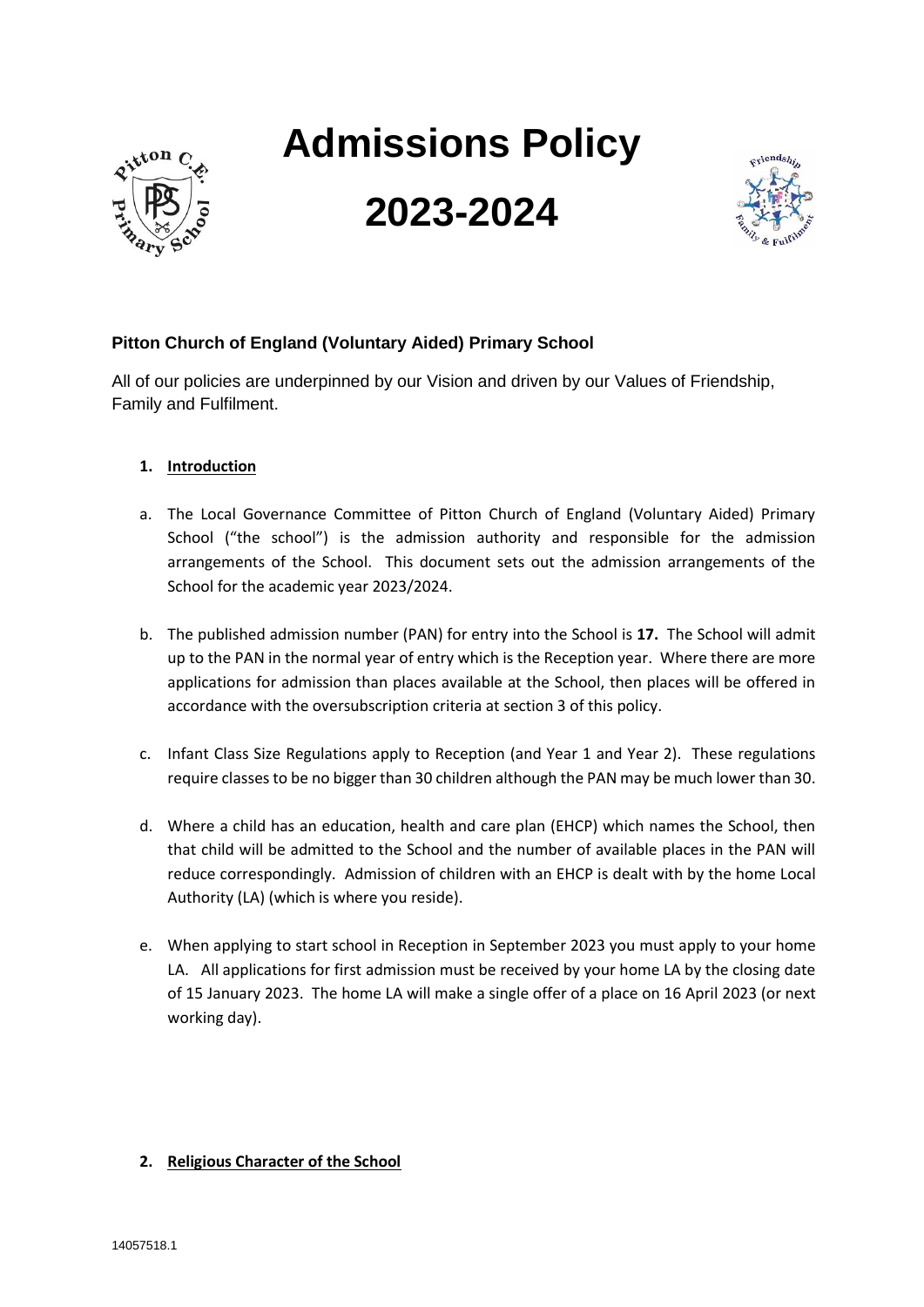- a. The School is designated with a religious character. The School's religious authority is the Diocese of Salisbury. The School must have regard to any guidance from its religious authority when constructing the faith based terms of its admission arrangements.
- b. Recognising its historic foundation, the School will preserve and develop its religious character in accordance with the principles of the Church of England and in partnership with the churches at parish and diocesan level. The School aims to support children and their families by providing an education of the highest quality within the context of Christian belief and practice. It encourages an understanding of the meaning and significance of faith and promotes Christian values through the experience it offers to all its pupils.

#### **3. Oversubscription Criteria**

**[Drafting Note : The oversubscription criteria is not exhaustive. These are example criteria. Please refer to the School Admissions Code for other permissible criteria]**

Where the School is oversubscribed (there are more applicants than places available) places will be allocated in accordance with the following criteria and in the following order. Please read the explanatory notes for further guidance.

a. Looked After Children or Previously Looked After Children – A child who is in the care of an LA, or was in the care of a LA but immediately after being looked after became subject to an adoption, child arrangement, or special guardianship order. This includes those children who appear to the admission authority to have been in state care outside of England and ceased to be in state care as a result of being adopted.

#### b. Vulnerable Children

A child is eligible in this category where the child has an identified social or medical need.

- c. Children living in the Catchment Area with a sibling at the School A child living inside the Catchment Area is eligible for this category where they have a sibling attending the School on the date of application and the sibling will still be attending the School at the time of admission.
- d. Children living in the Catchment Area
- e. Children living outside the Catchment Area with a sibling at the School A child living outside the Catchment Area is eligible for this category where they have a sibling attending the School on the date of application and the sibling will still be attending the School at the time of admission.
- f. Children living outside the Catchment Area who meet the faith criterion A child living outside the Catchment Area is eligible for this category where the child is a regular practising Christian at a Recognised Church or Religious Group.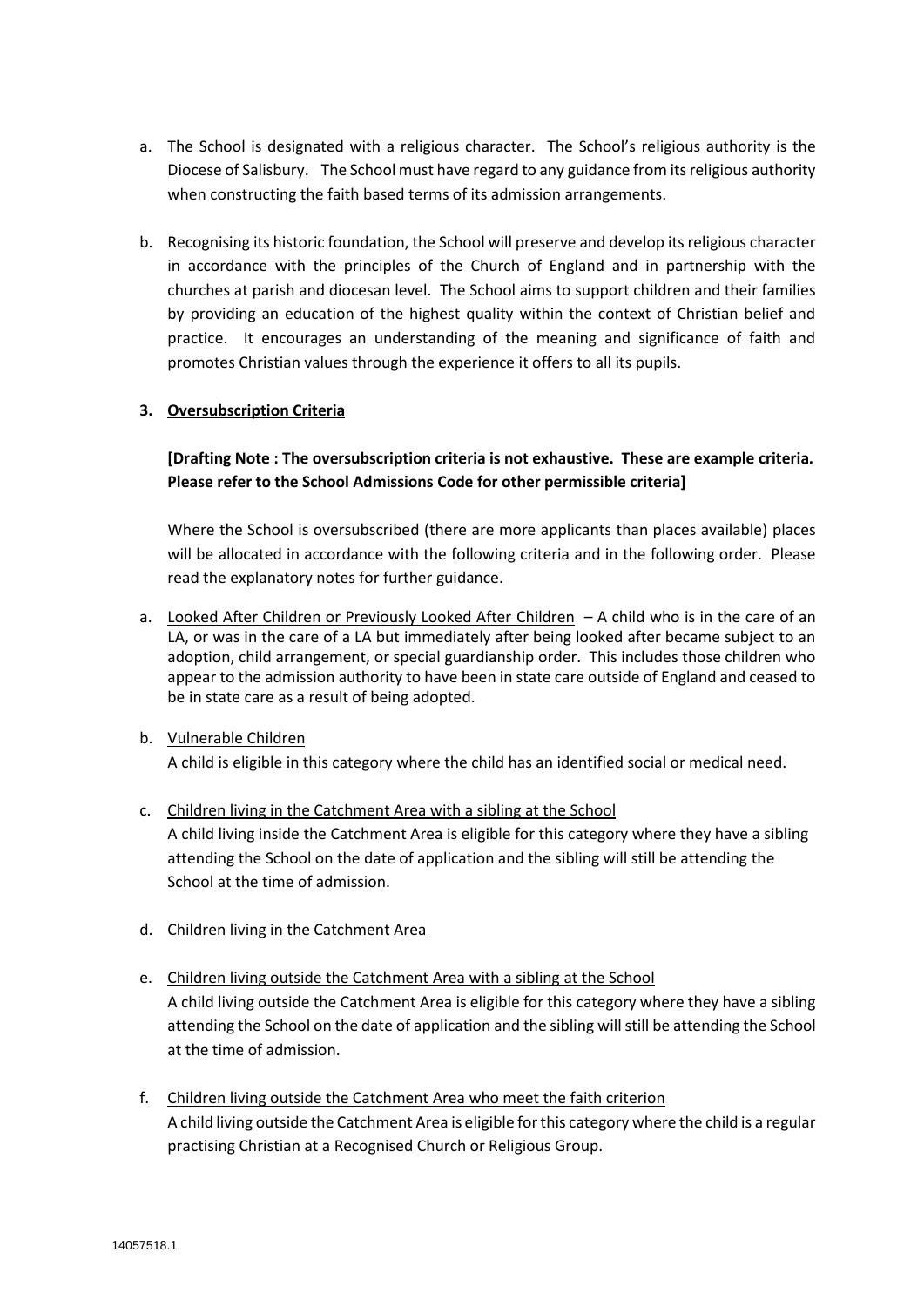#### g. All other children

#### **Tie Breaker**

If there are not enough places to satisfy all the applications under any one criterion, priority will be given to those living nearest the School. The School will adopt the measurement system of Wiltshire Local Authority to determine the distance from the School to the Home address**.**  Where two or more applicants live an equal distance from the School and it is not possible to differentiate between them, priority will be determined by random allocation through the drawing of lots supervised by someone independent of the School.

#### **Oversubscription Criteria : Explanatory Notes**

**Catchment Area** means the geographical area from which children will be afforded priority for admission to the School. A map indicating the Catchment Area is available to view on the School websit[e www.pitton.wilts.sch.uk](http://www.pitton.wilts.sch.uk/) A hard copy is available at the School office.

#### **Vulnerable Children**

- **(i)** Medical need means where written evidence has been provided from a senior clinical medical officer or the child's general practitioner / specialist showing that the child's condition would make it detrimental to the child's health not to admit him/her to the School. This may include written evidence where the parent has a medical need and/or disability which would make it detrimental for the child to attend a different school; this may be supported by evidence of the child as a young carer. Evidence to be relied upon must be submitted with the Supplementary Information Form and sent to the School on or before 15<sup>th</sup> January 2023.
- **(ii)** Social Need means where the child is of confirmed refugee status. Written evidence of this from the home LA must be submitted with the Supplementary Information Form and sent to the School on or before 15<sup>th</sup> January 2023.

**Sibling** means brother or sister, half brother or sister, adopted brother or sister, step brother or sister, foster brother or sister, or the child of the parent/carer's partner where the child for whom admission is sought is living in the same family unit as that sibling and at the same address.

#### **Faith Criterion Requirements**

- **(i) Regular practising Christian** means a child who attends a **Recognised Church or Religious Group regularly** prior to application.
- **(ii) Regularly** means at least monthly for 6 months prior to application.
- **(iii) Recognised Church or Religious Group** means a church that is the same denomination as (or is in fellowship with or partnership with) a member of: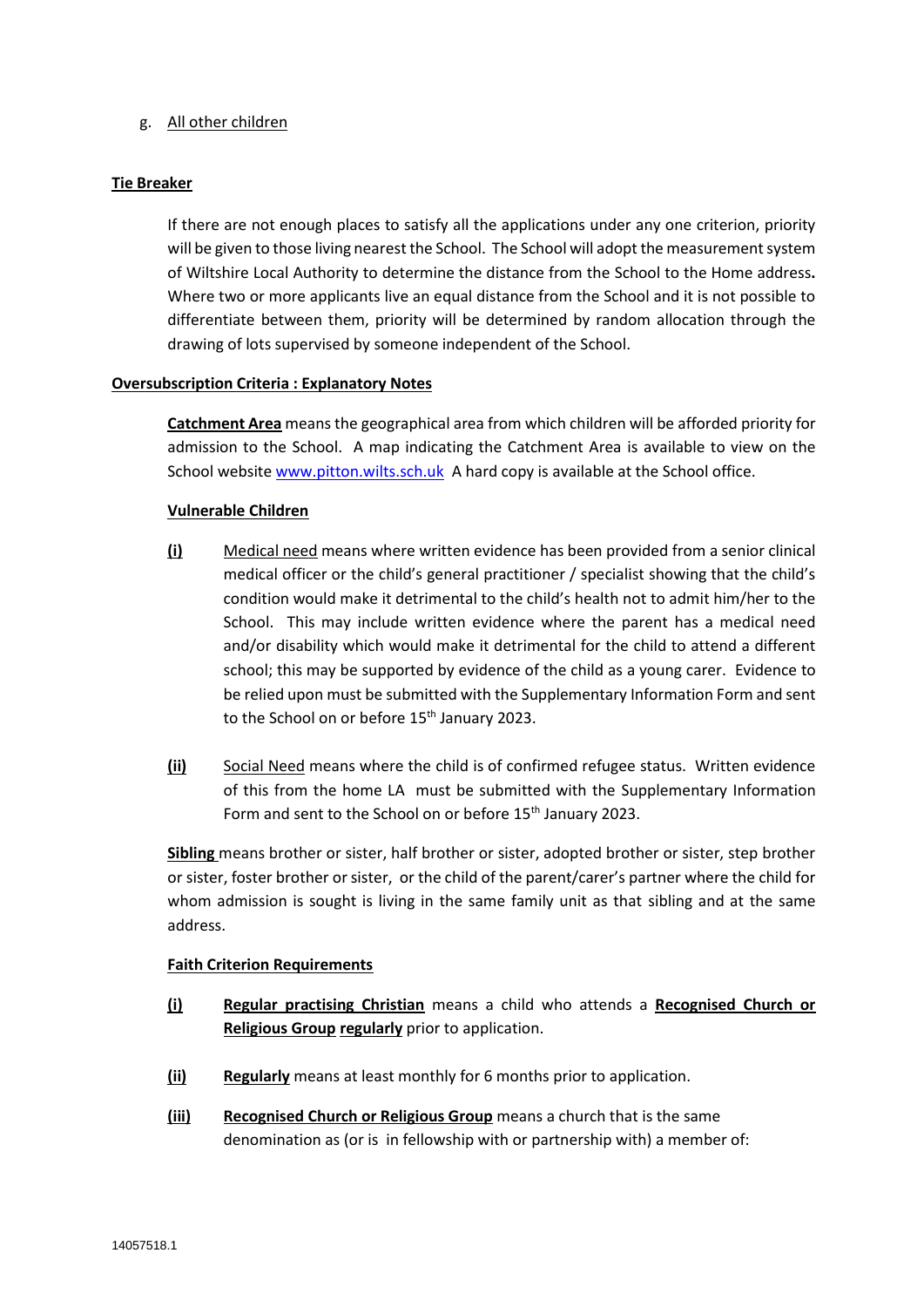Churches Together in Britain and Ireland (see ctbi.org.uk); the Evangelical Alliance (see eauk.org); the Fellowship of Independent Evangelical Churches (see www.fiec.org.uk); Affinity fellowship of Churches (see www.affinity.org.uk).

**Home address** means the place where the child resides for the majority of the school week (Sunday to Thursday) with the person/s who legally has care of the child (child care arrangements are excluded). The School may require documentary evidence of house ownership or tenancy together with evidence of the child's residency at the property.

#### **4. Supplementary Information Form (SIF)**

- a. Where seeking priority under the vulnerable children (3b) or faith criterion (3f) parents must fully complete the relevant part of the SIF and provide the required supporting evidence. Where relying on the faith criterion (3f) the SIF must be signed off by the relevant Church representative. Where relying on the vulnerable children criterion (3b) you must supply evidence to support the application.
- b. The SIF must be returned to the School office on or before 15<sup>th</sup> January 2023. The SIF is available on the School website or a paper copy may be requested from the School office.

#### **5. Appeals**

- a. Where an application is unsuccessful the parents/carers have the statutory right to bring an appeal against that decision to an independent appeal panel. Details of how to appeal will be included in the letter advising that the application has been unsuccessful.
- b. The admission appeal timetable is published on the School's website by  $28<sup>th</sup>$  February each year.

#### **6. Important Information**

#### a. Waiting Lists

If the School is oversubscribed for September 2023 entry a waiting list will be maintained until  $31<sup>st</sup>$  December 2023. The position of the child on the waiting list will correspond with the oversubscription criteria; it will not be based on length of time on the waiting list. The right of appeal at Section 5 remains. You may request your child's name be removed from the waiting list at any time. If a place is offered but refused then the child's name will be removed from the waiting list.

#### b. Summer Born children

Summer born children (which refers to children born from 1 April to 31 August) are not required to start school until a full year after the point at which they could first have been admitted – the point at which other children in their age range are beginning year 1. Should the parent wish their child to be admitted to reception, rather than year 1, they may request that the child is admitted out of their normal age group. Please note the following:

(i) **You must make an application for admission to the School for September 2023 entry but make it clear on the application form that you wish your child to enter the reception class in September 2024.**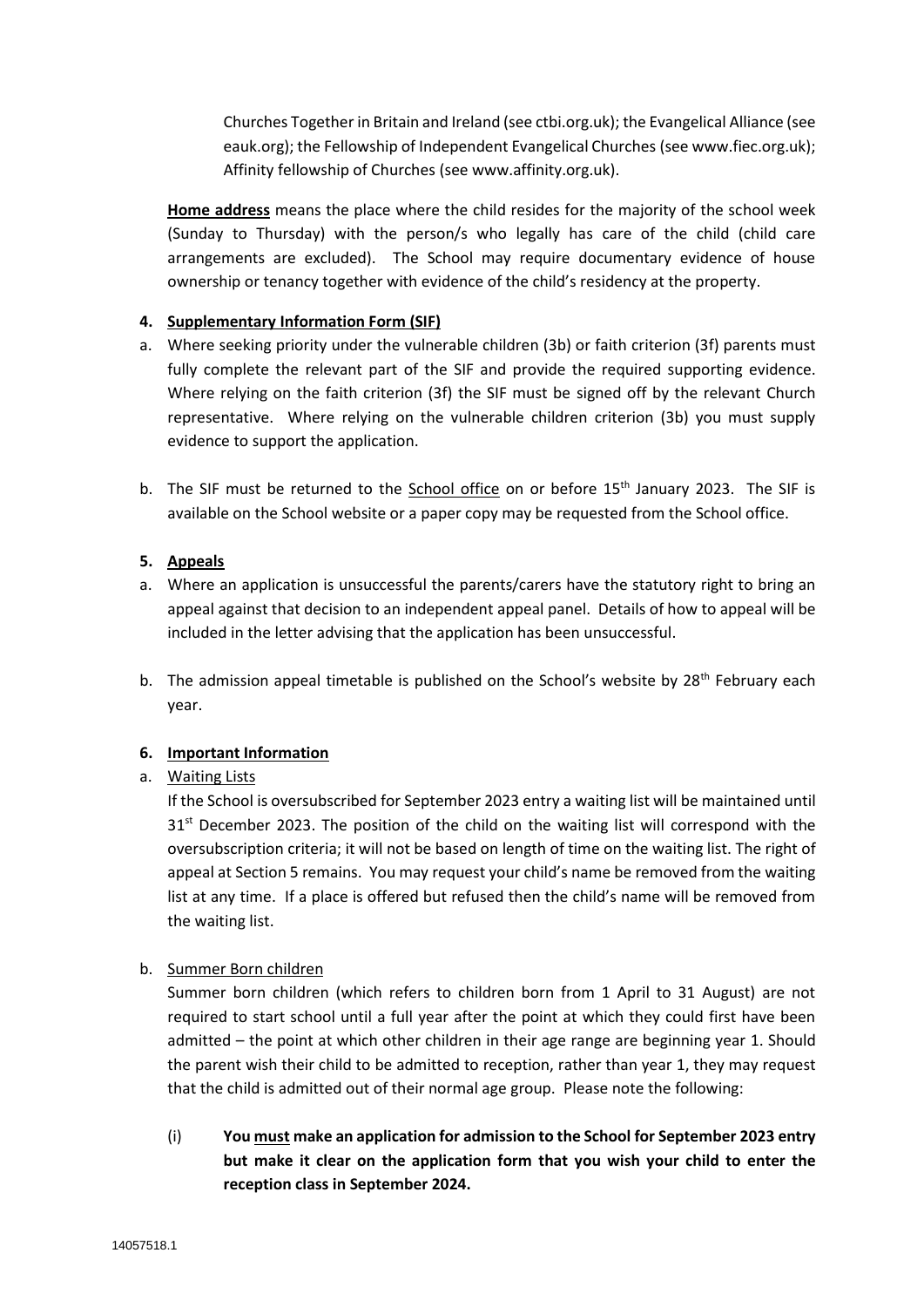- (ii) Discussions with the School are strongly recommended prior to making a decision to decline entry for an entire year **and** to be admitted to reception in September 2023. Any decision will be on the basis of the circumstances of each case and in the best interests of the child concerned.
- (iii) If the request is agreed the September 2023 application may be withdrawn before a place is offered **but a fresh application will need to be made** for September 2024 entry **which will be processed as a fresh application along with all other applications and in accordance with the School's admission arrangements**. PLEASE NOTE that it is possible even if the request is agreed that the child may not be admitted in September 2024 as there is no guarantee of a school place.
- (iv) If the request is refused the parent must decide whether to accept the offer of a place for the normal age group, or to refuse it and make an in year application for admission to year one for the September following the child's fifth birthday.

#### c. Deferred entry and part time attendance below statutory school age

**A child may start at the School in the academic year in which he/she reaches the age of 5.**  Where the child has not yet reached statutory school age (5 years old), the child is entitled to a full time place and parents may choose for their child to attend full time. Alternatively parents may choose for their child to attend part time until their child attains compulsory school age. If parents do not consider their child is ready to start school then they may defer entry altogether to later in the school year but not beyond the point at which the child reaches compulsory school age or not beyond the beginning of the final term in the school year (whichever is the sooner).

#### d. Admission of children outside their normal age group

Parents may seek a place for their child outside their normal age group, for example if the child is gifted and talented or has experienced problems such as ill health.

Such requests should be discussed with the Headteacher as early as possible in the admissions round associated with that child's date of birth. This will allow the School sufficient time to make a decision regarding the request before the closing date for applications and national offer day. Decisions to admit a pupil outside their normal age group will be based on the circumstances of each case and based on what is in the best interests of the child concerned. We may request supporting professional evidence to assist in the decision-making. There is no legal requirement for this medical or educational evidence to be secured from an appropriate professional. However, failure to provide this may impede our ability to make an informed decision.

#### e. Multiple Birth Applications

Where there are multiple birth applications the PAN will, provided it is practicable, be exceeded or increased at the point of allocation in order to ensure that multiple birth siblings can be allocated places at the School.